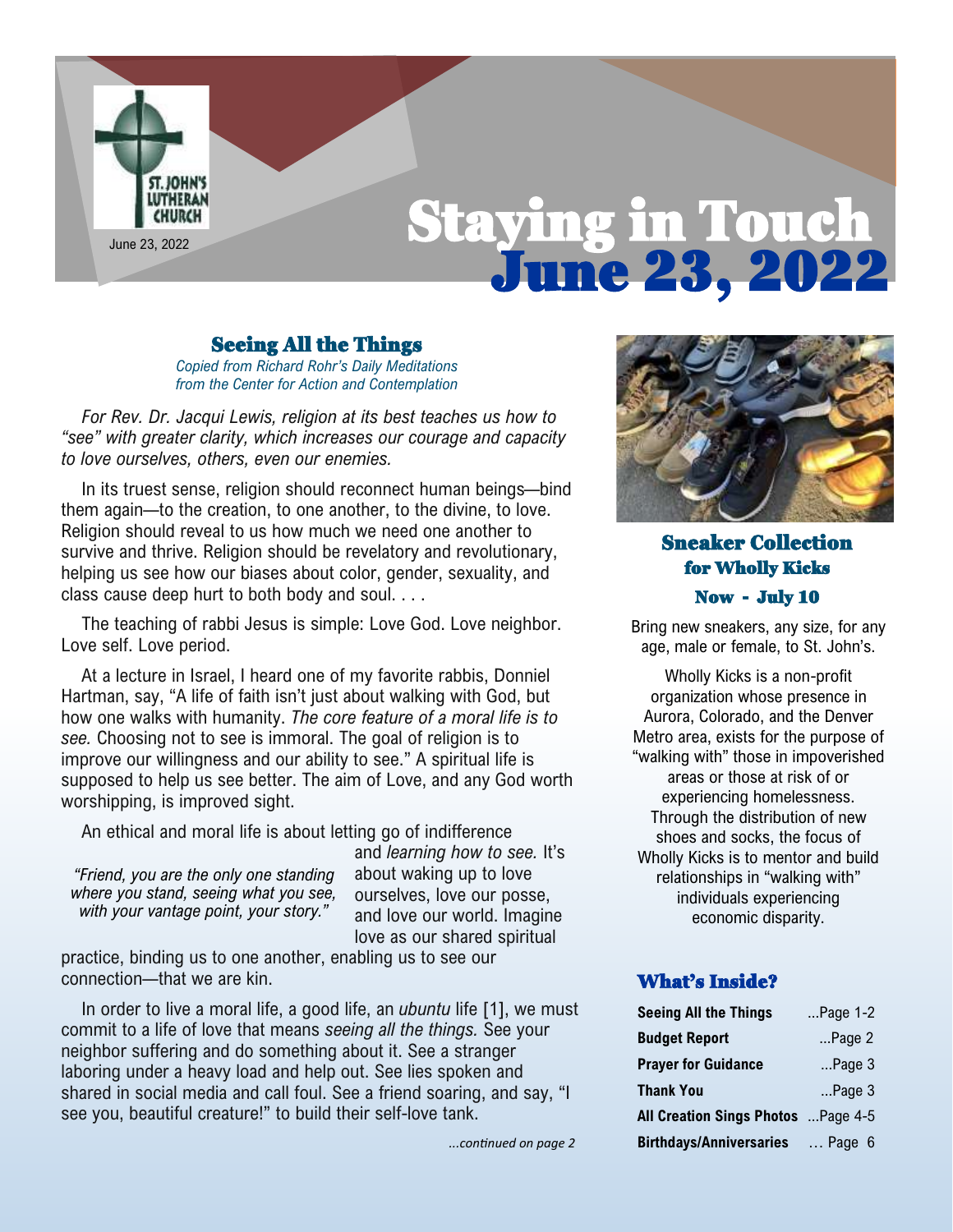

#### *...continued from page 1*

Friend, you are the only one standing where you stand, seeing what you see, with your vantage point, your story. You are right there for a reason: to have, as my dear friend Ruby Sales says, "hindsight, insight, and foresight." I want us to learn to see, with our eyes wide open, how best to be healers and transformers. I want us to really see, *to fully awaken,* to the hot-mess times we are in *and* to the *incredible* power we have to love ourselves into wellness.

I want us open to revelation, not afraid of it, and open to the ways that it will provoke us to believe assiduously in how lovable we each are, and in the love between us and among us because, actually, *believing is seeing.*

Believing is seeing our connection: We are one.

 [1] Jacqui Lewis, "[The Spirit of](https://email.cac.org/t/d-l-ftrdrlt-tridjtydtl-r/) *Ubuntu*," *Richard Rohr's Daily Meditation*, February 7, 2022.

Jacqui Lewis, "Apocalypse Now: Love, Believing, and Seeing," *Oneing* 10, no. 1, *Unveiled* (Spring 2022): 41, 42– 43, 44–45. Available in [print](https://email.cac.org/t/d-l-ftrdrlt-tridjtydtl-y/) and [PDF download.](https://email.cac.org/t/d-l-ftrdrlt-tridjtydtl-j/)



# Fill a Belly— Fill a Backpack! Now - July 31

Bring school supplies and non-perishable food to St. John's any time until July 31. We're partnering with the City of Thornton to provide assistance for Thornton students and residents.

#### **School Items Needed**

New or gently-used backpacks, new crayons, markers, #2 pencils, glue sticks, highlighters, college and wide-ruled loose leaf paper, 3-ring binders of all sizes, spiral notebooks, blue and black ink pens, scissors, rulers and protractors.



*Some beauty from our community garden.*

| many munget manon mutuum                                    |           |                                             |           |  |
|-------------------------------------------------------------|-----------|---------------------------------------------|-----------|--|
| May 31, 2022<br><b>Budget Information</b>                   |           | <b>May, 2022</b><br><b>Account Balances</b> |           |  |
| <b>YTD Income</b>                                           | \$84,706  | <b>Checking</b>                             | \$6,923   |  |
| <b>YTD Expenses</b>                                         | \$107,234 | <b>Savings</b>                              | \$2019    |  |
| <b>Thrivent</b><br><b>Mortgage</b><br><b>Principal Owed</b> | \$118,694 | <b>Scrip</b><br><b>Checking</b>             | \$793     |  |
|                                                             |           | <b>Scrip</b><br><b>Savings</b>              | \$315     |  |
|                                                             |           | <b>Building</b><br><b>Fund</b>              | \$74,1667 |  |

# May Budget Information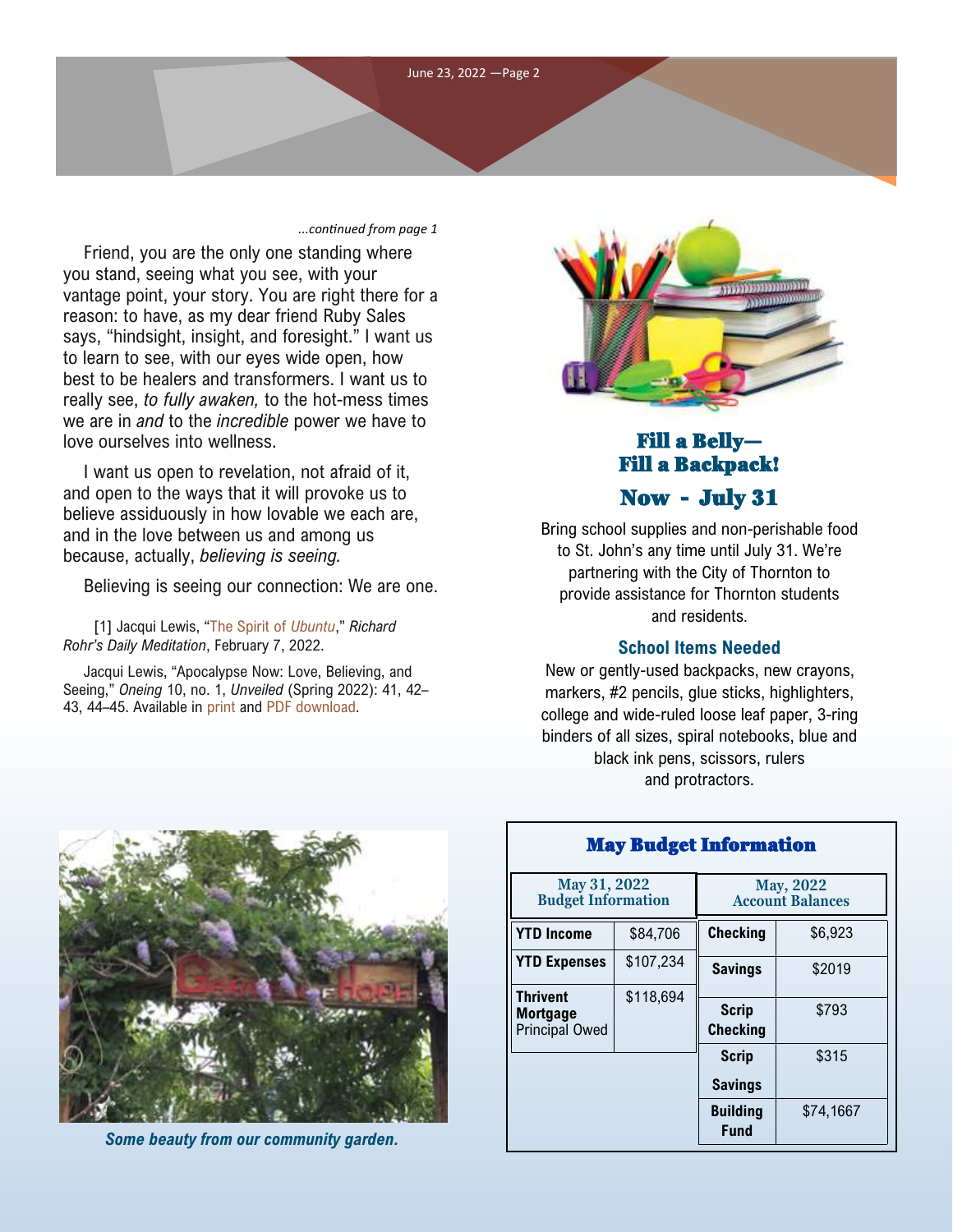# A Prayer for Guidance

*By Nancy L. Winder As written in "Living Lutheran"*

*Nancy L. Winder, now retired and living in Seattle, served twice as pastor of Holden Village and has been researching "The Holden Prayer" for more than 30 years.* 

For 60 years the [Holden Village retreat center](https://holdenvillage.org/) in the Cascade Mountains of Washington state has welcomed people into the wilderness to form and renew their relationships with God, the earth and each other. Guests and staff in this remote, beautiful setting enjoy nature, community life, music, art and worship while engaging in conversations about life, faith and the world.

When people return from Holden to their homes, schools and faith communities, they take their new discoveries with them. One treasure that guests have taken with them for all of Holden's history is a prayer:

*O God, you have called your servants to ventures of which we cannot see the ending, by paths as yet untrodden, through perils unknown. Give us faith to go out with good courage, not knowing where we go, but only that your hand is leading us and your love supporting us; through Jesus Christ our Lord.*

Written by Eric Milner-White, dean of the chapel at King's College, Cambridge (and designer of its famous Christmas Eve service, "[A Festival of Nine](https://www.kings.cam.ac.uk/chapel/a-festival-of-nine-lessons-and-carols)  [Lessons and Carols"\)](https://www.kings.cam.ac.uk/chapel/a-festival-of-nine-lessons-and-carols), the prayer, titled "The Call of Abraham," was first published in 1941 in a little book titled *Daily Prayer,* compiled by Milner-White and G.W. Briggs.

Certainly the people of England, gathered in their churches and worried in their homes during World War II, could identify with "The Call of Abraham" and its sense of an uncertain future held in God's guidance. The prayer offered hope for the future in a hopeless time.

"The Call of Abraham" first found a Lutheran readership in the 1958 *Service Book and* 

*Hymnal* (SBH). Luther Reed, chair of the joint commission for that hymnal and president of Lutheran Theological Seminary at Philadelphia, owned two prayer volumes by Milner-White, including *Daily Prayer,* and copied out petitions from those books for the "Collects and Prayers" section of the SBH. "The Call of Abraham" became No. 96, "For Guidance."

"Give us faith to go out with good courage, The SBH was the worship *not knowing where we go…."*

book at Holden Village, and Carroll Hinderlie, named its first director in 1963, used "For Guidance" right away. Perhaps Hinderlie and his wife, Mary, first learned of the prayer from the Anglican missionaries with whom they were imprisoned by the Japanese in the Philippines during World War II. Or maybe they heard it when they studied in Norway in the 1950s.

Villagers at Holden in its first years might remember the invitation to turn to "prayer 96 on page 231." As the prayer made its way from the village to countless other contexts, it became known as "The Holden Prayer." In 1987 the prayer was published in the *Lutheran Book of Worship* under "Morning and Evening Prayer," and in 2006 the prayer was included in *Evangelical Lutheran Worship.*

*...continued on page 6*



Thank you all for the 90th birthday wishes. I feel so blessed and loved. Thank you 90 times!

Bee Lee

Thank you to all of you who prayed for me while I was sick the last weeks. I am much better.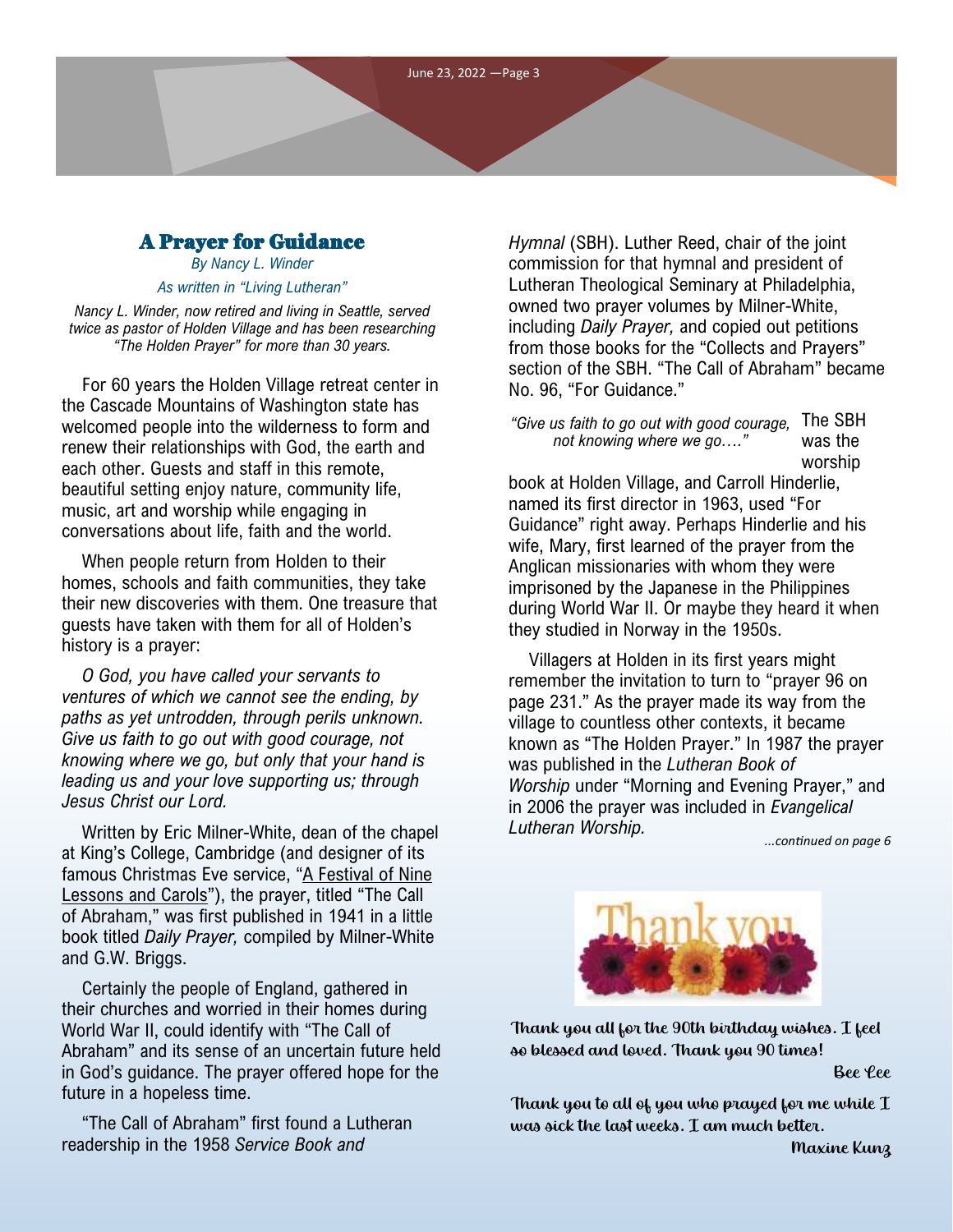

# All Creation Sings!

A few of the photos sent in for our "All Creation Sings" bulletin board. *"Let everything that has breath, praise the Lord!"* Ps. 150:6



Brook & Tyson's beautiful ornamental tree.



Gorgeous 'mustard & ketchup) rose in Meier's garden.



Maybe a new home for this birdie at the Korsen's.



Laura and grandkids on a hike.



An 'escort' for the Wilkenings on their Alaska trip.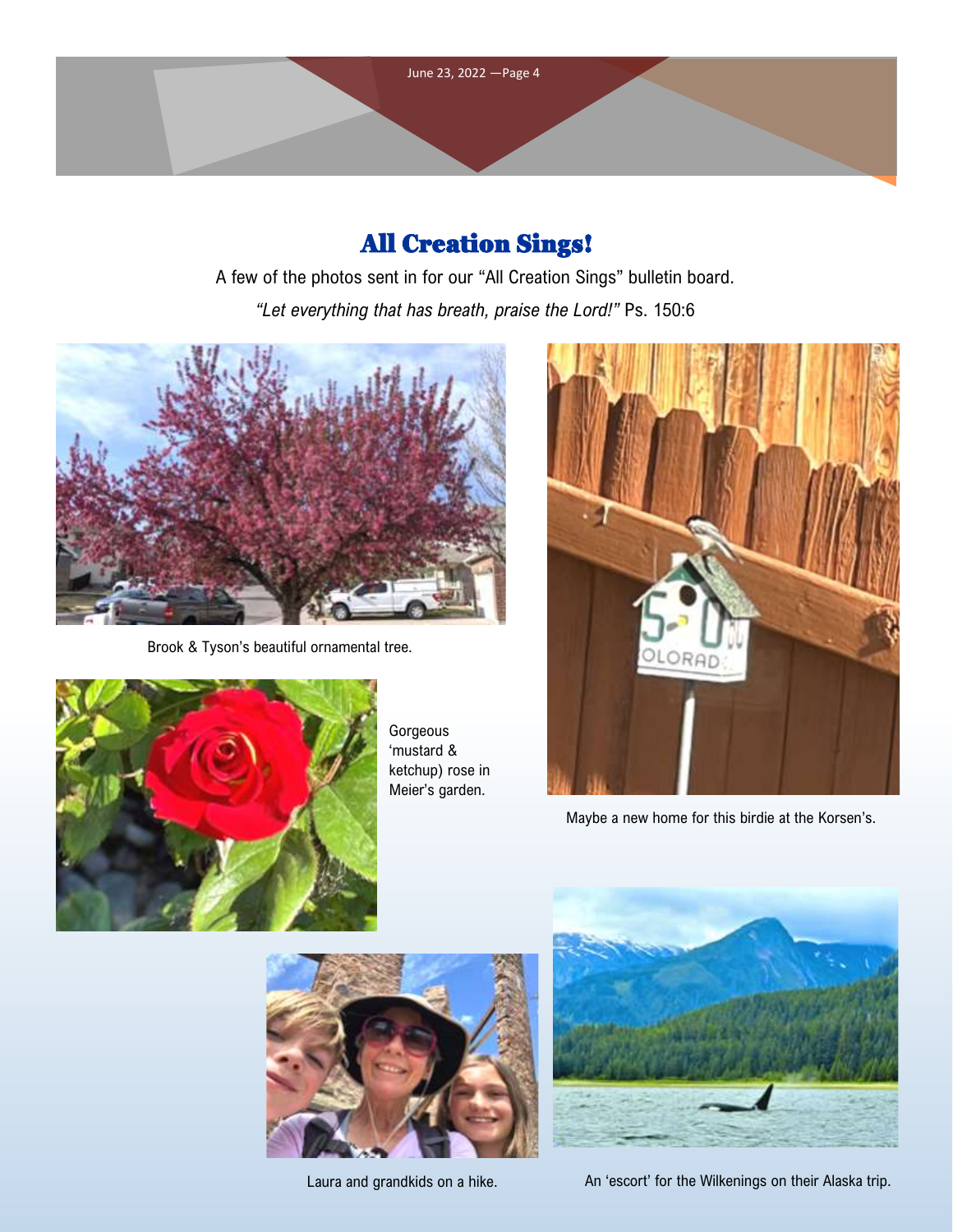

# More creation singing praises!

*"This is the day the Lord has made! Let us rejoice and be glad in it!* Ps. 118:24



Rosemary's peonies in full bloom.



Silas watering Grandma Fran's flowers.



Tim & Char's roses at the front door.



Nicolle Bates' vincas enjoying the warm Oklahoma sun.



"Neighborhood" friends.